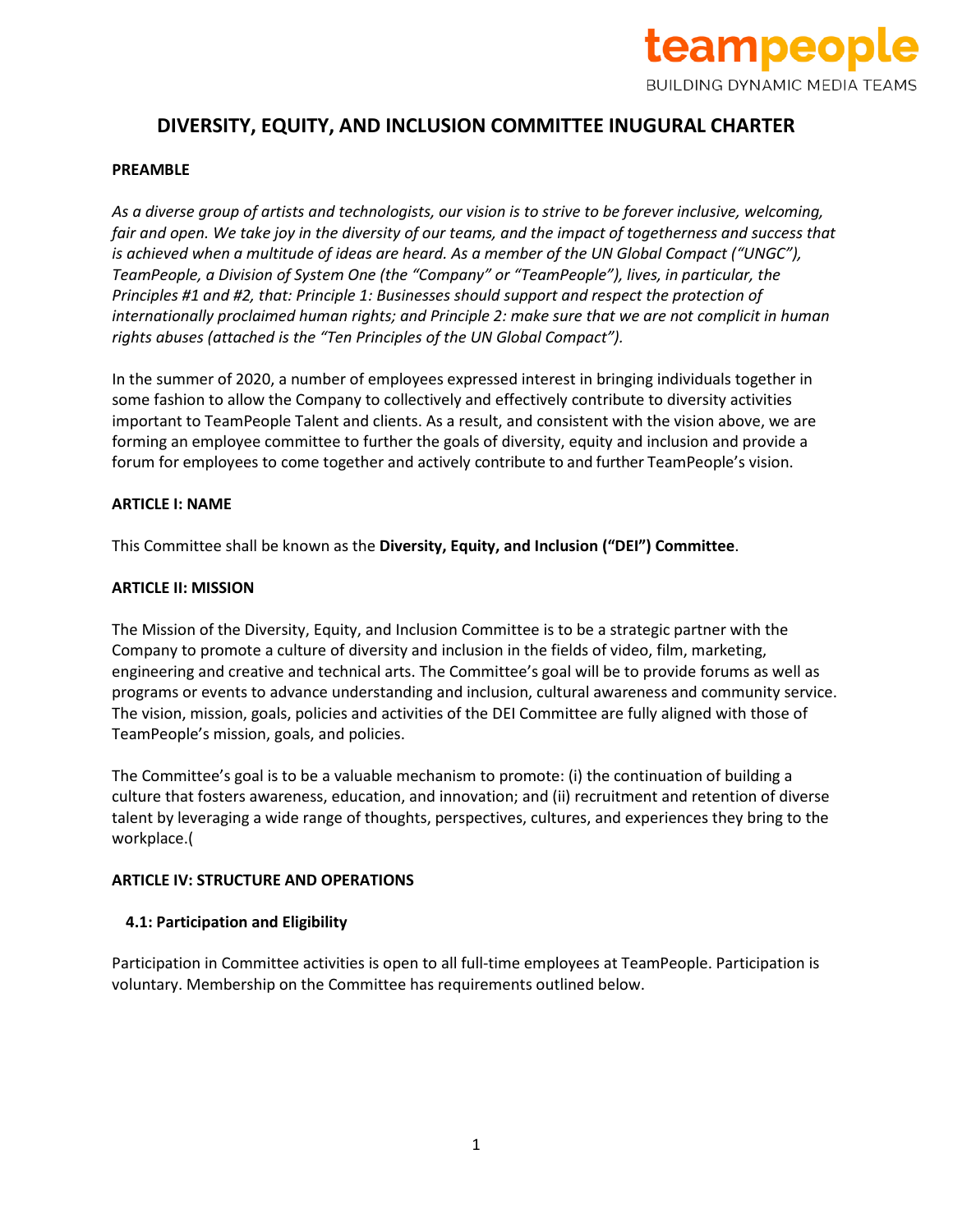# teampeople **BUILDING DYNAMIC MEDIA TEAMS**

#### **4.2: Coordinator and Committee Membership**

# Coordinator:

- a. The Coordinator shall initially be selected by the Company's Executive Sponsor.
- b. The Coordinator shall serve for a term of one year in alignment with this charter.
- c. The Coordinator must have at least 2 years of tenure at TeamPeople.
- d. In the case of a resignation of the Coordinator from their Coordinator role, or employment of TeamPeople, the Executive Sponsor shall meet with the Committee members to determine succession.

Committee Members:

- a. The initial Committee membership shall include no more than 8 members, including the Coordinator, serving at any given time.
- b. Committee Members will serve for a term of one year in alignment with this charter.
- c. All Committee members must have at least 1-year tenure at TeamPeople.
- d. Prospective Committee members will make their desire to join the Committee known in writing to the Employee Organizer and the HR Committee representative.
- e. Additional Committee members may be appointed at any time by the Coordinator with HR and Executive Sponsorship approval.

In order to be selected for and remain as a Member (including the Coordinator) on the Committee:

- a. Any employee serving as a Committee member must be in good standing with the Company.
- b. A Committee member may not have an active performance improvement plan or be on any form of disciplinary action to become or remain an active member.
- c. Committee members must follow TeamPeople's Employee Handbook policies at all times. Should there be a failure to comply with Company policies by a Committee member, actions to remove the member from the Committee shall commence, by the Coordinator (or, if the Coordinator, the Executive Sponsor), and will be reviewed with HR and confirmed by the Executive Sponsor.

Anyone who wishes to no longer be on the Committee should indicate his/her desire to no longer participate in writing to the Coordinator.

# **4.3: Roles & Responsibilities:**

The Coordinator shall be responsible for:

- a. Scheduling meetings of the Committee;
- b. Working with the Executive Sponsors and obtaining approvals, where required;
- c. Officially represent the Committee within TeamPeople and at any Committee events.

Committee members are expected to:

a. Rotate responsibility for meeting minutes in accordance with the process that will be established for meeting minutes and agendas.